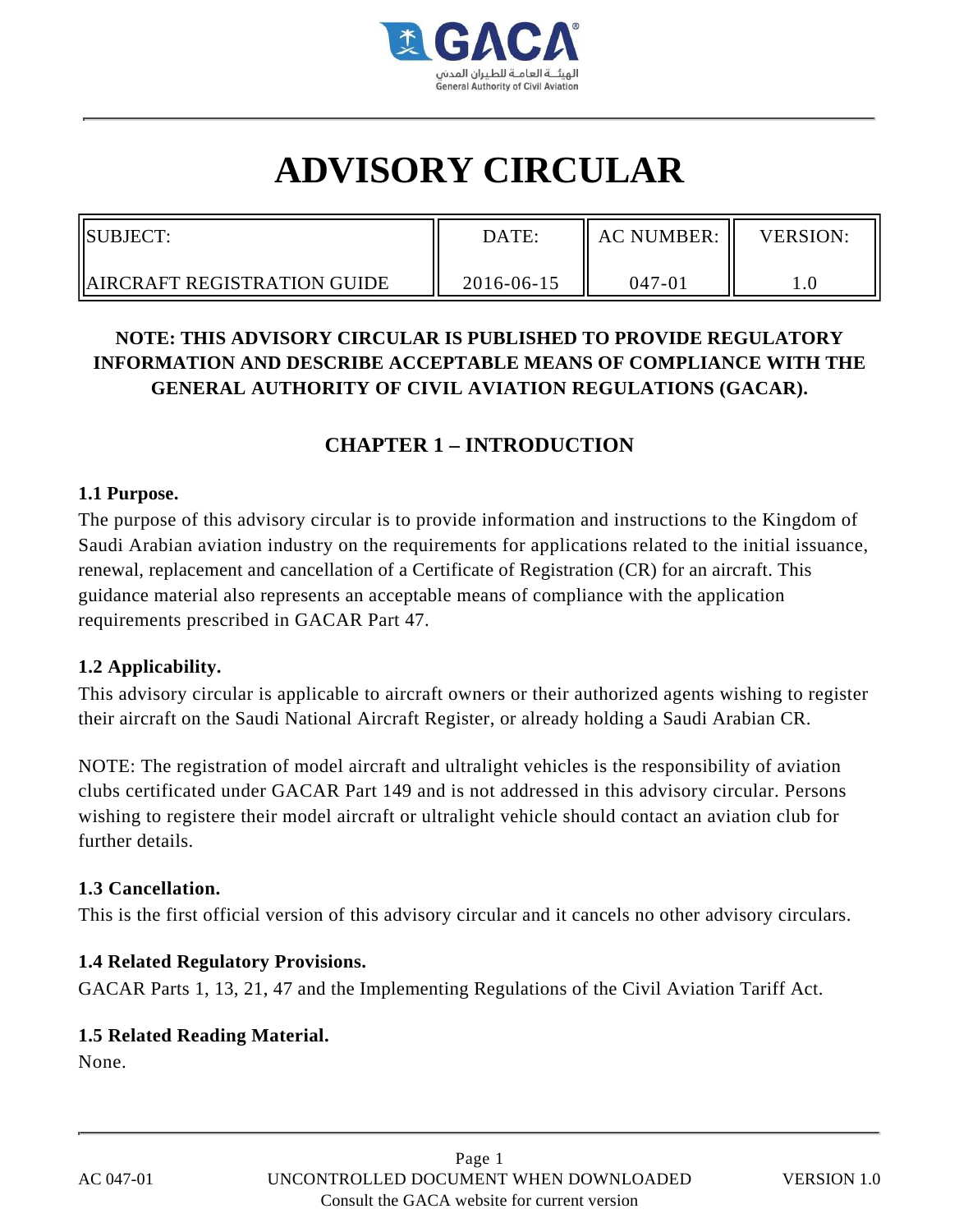

## **1.6 Definitions of Terms Used in this Advisory Circular.**

Affected parties should refer to Subpart A of GACAR Part 1 for a full listing of defined terms used in the GACAR. This advisory circular does not introduce any new terms.

## **1.7 Approval.**

This advisory circular has been approved for publication by the Assistant President, Safety, Security and Air Transport Sector of the General Authority of Civil Aviation.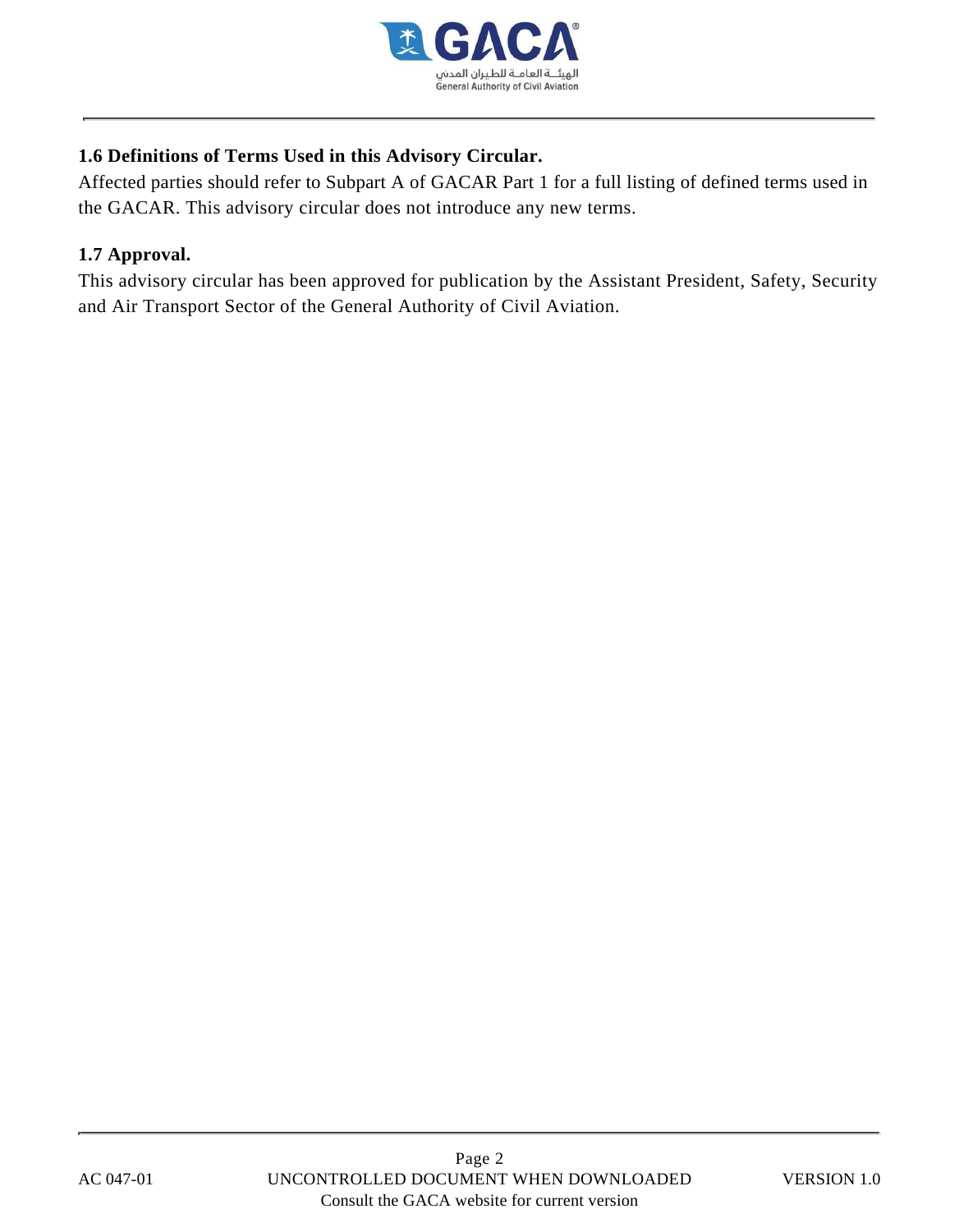

# **CHAPTER 2 – APPLICATION PROCEDURES**

## **2.1 General.**

This chapter summarizes essential information for all applicants for certificates of registration for aircraft. Applicants with further questions or concerns should contact the responsible department(s) as listed in Chapter 3 of this advisory circular. Applicants are reminded that should GACA refuse to issue their requested certificate they may be eligible to appeal that decision in accordance with the appeal regulations prescribed in Subpart I of GACAR Part 13.

NOTE: All applicable forms and e-services may be accessed on the GACA website at www.gaca.gov.sa.

## **2.2 Application for Initial Issuance of CR.**

Table 2.1 summarizes the important information related to the application for initial issuance of a CR.

| Related $rule(s)$ :                                   | <b>GACAR Part 1 and Part 47</b>                                                    |  |
|-------------------------------------------------------|------------------------------------------------------------------------------------|--|
| $\left\vert \mathbf{Form}\left( s\right)$ to be used: | $\vert$ Form 100B                                                                  |  |
| $\Delta$ <i>vailability of e-service:</i>             | $\left\Vert \text{Yes (visit www.gaca.gov.sa and look for E-Services)}\right\Vert$ |  |

#### **Table 2.1 - Application Information for Initial Issuance of CR**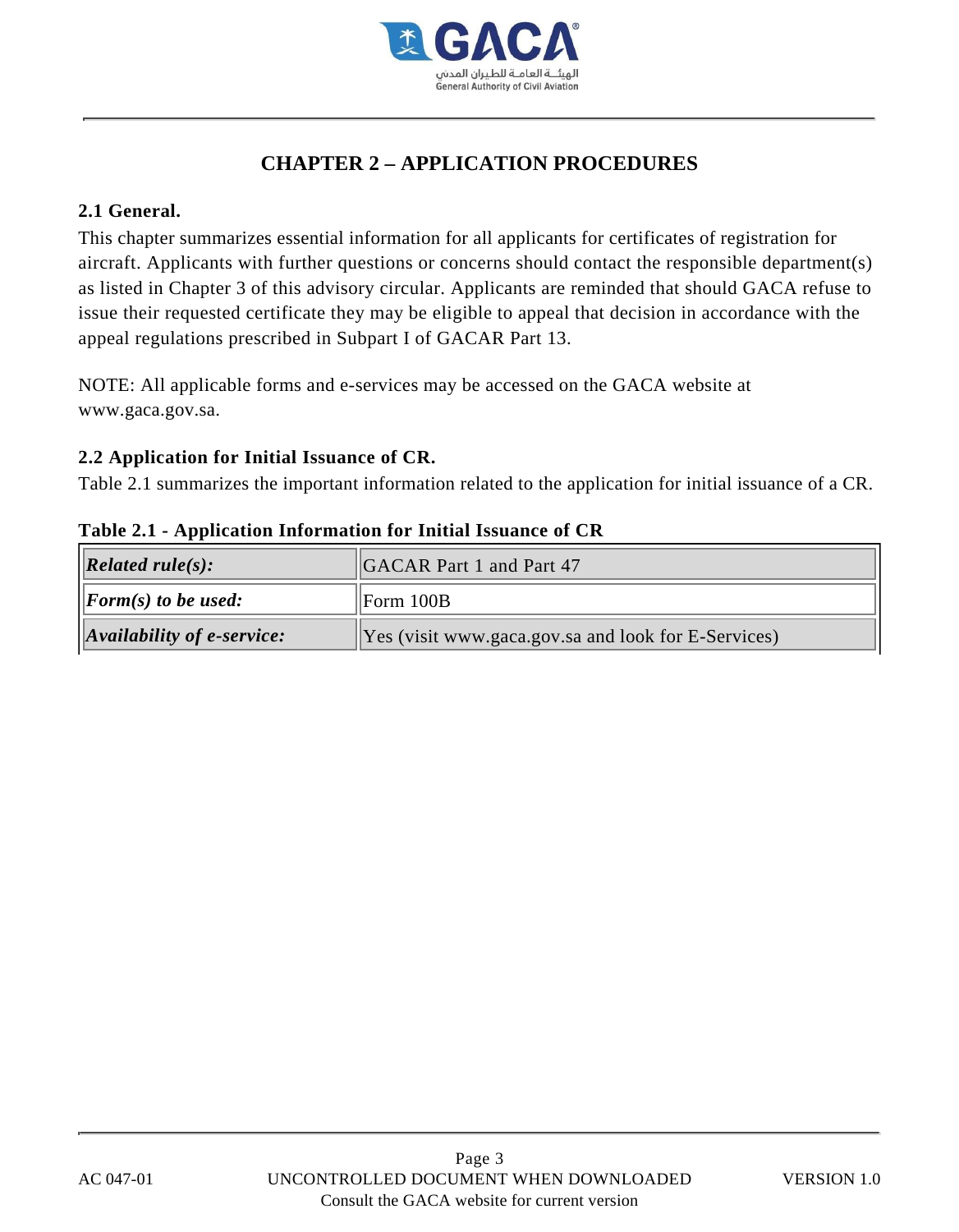

| 1. Select the purpose of the application; [X] INITIAL,<br>CHANGE OF OWNERSHIP, CHANGE OF REGISTRATION<br>MARK, DE-REGISTRATION, OTHER (please specify reason).<br>2. Fill in requested information about the aircraft owner. For<br>multiple owners provide the information about each owner.<br>3. Fill in the requested information about the aircraft operator (if<br>different than the owner).<br>$ 4$ . Fill in the requested information about the aircraft.<br>4a. The type certificate data sheet number referenced must be the<br>FAA type certificate data sheet number (even for aircraft not<br>manufactured in the USA). If the aircraft was not type<br>certificated by the FAA enter N/A and provide supporting<br>documentation explaining how the aircraft is eligible for<br>airworthiness certification under GACAR Part 21.<br>4b. For Category enter the aircraft category as follows:<br>Airplane, Rotorcraft, Glider, Lighter-than-air, Powered-lift,<br>Powered parachute, or Weight-shift-control aircraft, as<br>applicable.<br>4c. For Class enter the class appropriate to the aircraft category<br>as follows:<br>Airplane category = Single-engine land, Multiengine land,<br>Single-engine sea, or Multiengine sea.<br>Rotorcraft category = Helicopter or Gyroplane.<br>$G$ lider = No classes.<br>Lighter-than-air category = $A$ irship or Balloon.<br>Weight-shift-control aircraft category = Weight-shift-<br>control aircraft land or Weight-shift-control aircraft sea.<br>Powered parachute category $=$ Powered parachute land or<br>Powered parachute sea.<br>4d. If the aircraft is an unmanned aircraft, please indicate this<br>along with the Category/Class information.<br>4e. If special registration marks are being requested for a manned<br>aircraft the applicant must provide a list of acceptable choices.<br>Acceptable choices must be in the format HZ-### or HZ-####<br>where # can be any letter or number. NOTE: Special registration<br>marks may not be requested for unmanned aircraft.<br>5. Complete the certification statement by signing and dating<br>the form and attaching an official seal. |
|------------------------------------------------------------------------------------------------------------------------------------------------------------------------------------------------------------------------------------------------------------------------------------------------------------------------------------------------------------------------------------------------------------------------------------------------------------------------------------------------------------------------------------------------------------------------------------------------------------------------------------------------------------------------------------------------------------------------------------------------------------------------------------------------------------------------------------------------------------------------------------------------------------------------------------------------------------------------------------------------------------------------------------------------------------------------------------------------------------------------------------------------------------------------------------------------------------------------------------------------------------------------------------------------------------------------------------------------------------------------------------------------------------------------------------------------------------------------------------------------------------------------------------------------------------------------------------------------------------------------------------------------------------------------------------------------------------------------------------------------------------------------------------------------------------------------------------------------------------------------------------------------------------------------------------------------------------------------------------------------------------------------------------------------------------------------------------------------------------------------------------------------------------------------|
|                                                                                                                                                                                                                                                                                                                                                                                                                                                                                                                                                                                                                                                                                                                                                                                                                                                                                                                                                                                                                                                                                                                                                                                                                                                                                                                                                                                                                                                                                                                                                                                                                                                                                                                                                                                                                                                                                                                                                                                                                                                                                                                                                                        |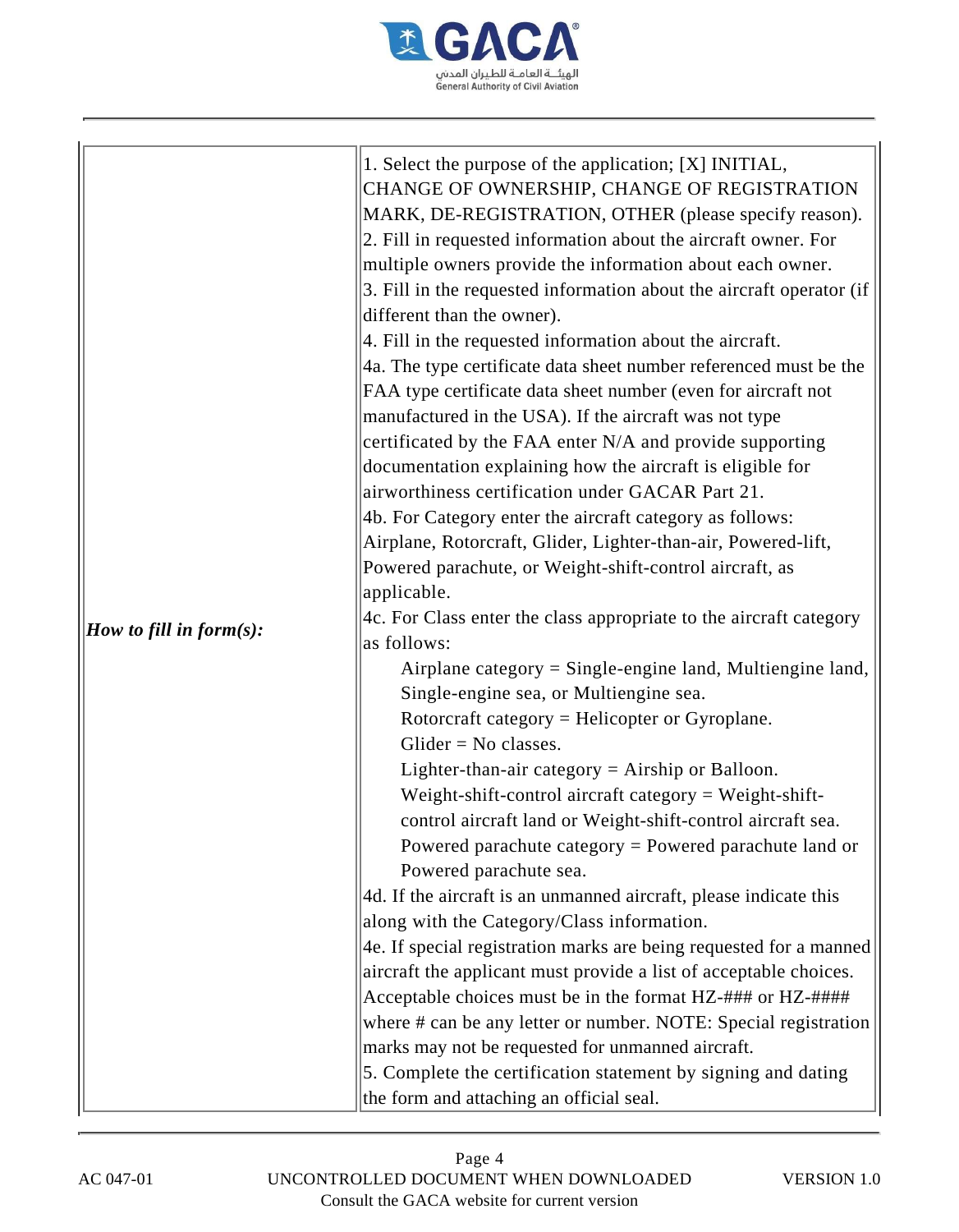

| <b>Required supporting</b><br>document(s):     | 1. Bill of sale for the aircraft.<br>2. Evidence of deregistration from foreign country (if<br>applicable).<br>3. Delegation of authority from owner (if application is being<br>made by an agent acting on behalf of the owner).<br>4. Copy of official receipt showing payment of prescribed fee.<br>5. For unmanned aircraft (UA), one photo that clearly shows the<br>serial number of the UA and one photo that clearly shows the<br>overall view of the UA. |
|------------------------------------------------|-------------------------------------------------------------------------------------------------------------------------------------------------------------------------------------------------------------------------------------------------------------------------------------------------------------------------------------------------------------------------------------------------------------------------------------------------------------------|
| [Fee:                                          | $MTOM =$ maximum takeoff mass<br>Unmanned aircraft 25 kg or less MTOM: SAR 500<br>Unmanned aircraft $> 25$ kg MTOM: SAR 5,000<br>Manned aircraft 5000 kg or less MTOM: SAR 5,000<br>Manned aircraft $> 5000$ kg and $< 10,000$ kg MTOM: SAR<br>10,000<br>Manned aircraft 10,000 kg or more MTOM: SAR 15,000<br>NOTE: Consult GACA AC 000-05 for fee payment procedures                                                                                            |
| <b>Where to submit:</b>                        | $\ln$ person:<br>General Authority of Civil Aviation<br>Licenses Section, Aviation Safety Standards Department<br>Safety, Security and Air Transport Sector Building<br>KAIA, Jeddah<br> By mail:<br>General Authority of Civil Aviation<br>Licensesw Section, Aviation Safety Standards Department<br>Safety, Security and Air Transport Sector<br>P.O. Box 887<br>Jeddah, 21421                                                                                 |
| Normal processing time:                        | 5 working days                                                                                                                                                                                                                                                                                                                                                                                                                                                    |
| Means to be informed of the<br><i>outcome:</i> | Email                                                                                                                                                                                                                                                                                                                                                                                                                                                             |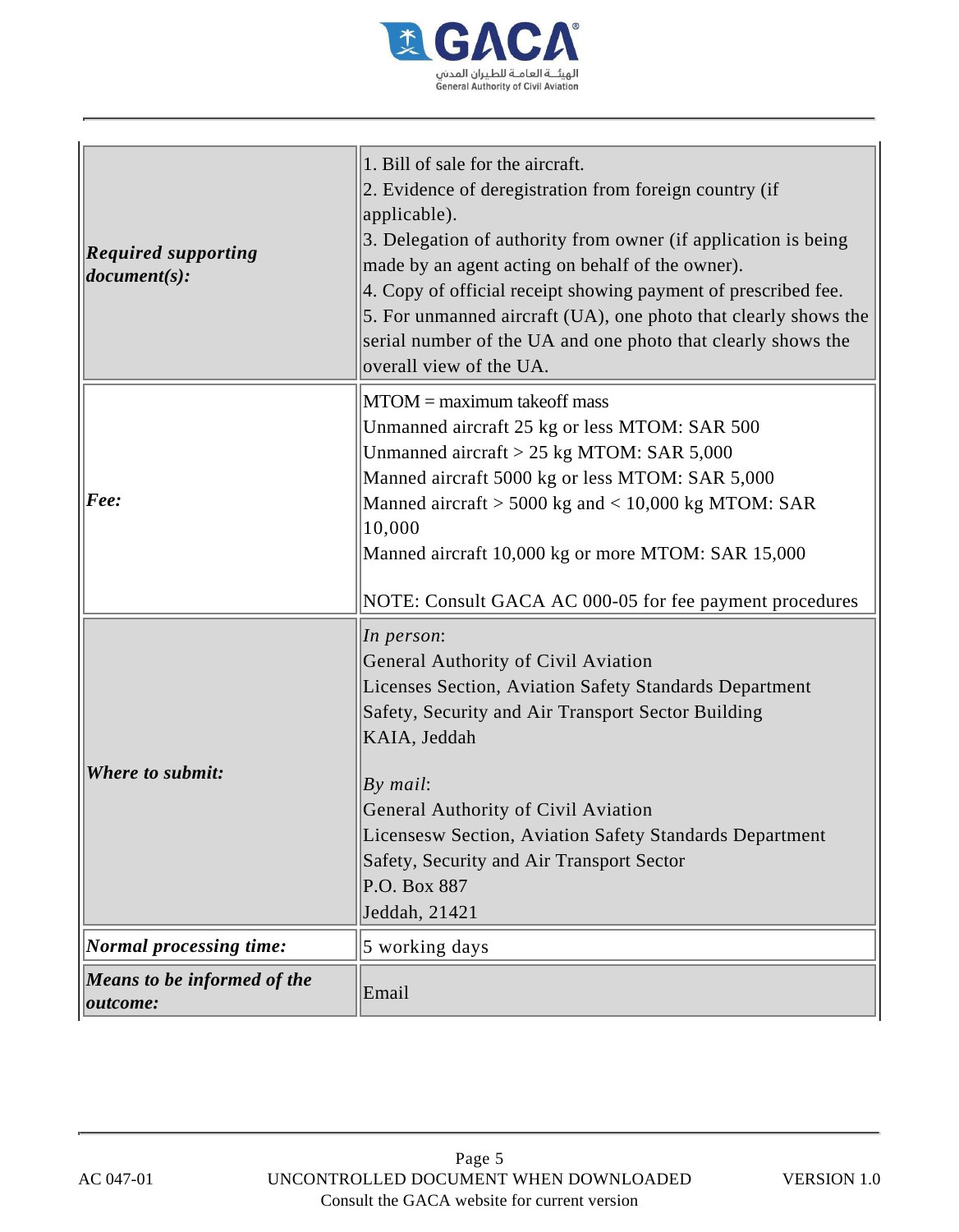

| $\parallel$ Where to pick up: | General Authority of Civil Aviation<br>Aviation Safety Standards Department<br>  Safety, Security and Air Transport Sector Building |
|-------------------------------|-------------------------------------------------------------------------------------------------------------------------------------|
|                               | KAIA, Jeddah                                                                                                                        |
| Special notes:                | None.                                                                                                                               |

## **2.3 Application for Change in Ownership.**

In the event a Saudi Arabian registered aircraft changes ownership but the aircraft will remain on the Saudi National Aircraft Register, the new owner(s) of the aircraft (or his authorized representative) must apply for a new CR as per the instructions in Section 2.2 of this advisory circular.

## **2.4 Application for Replacement of CR.**

In the event of a lost or destroyed CR, the owner of the aircraft (or his authorized representative) must contact the Licenses Section of the Aviation Safety Standards Department for further instructions on how to apply for a replacement CR.